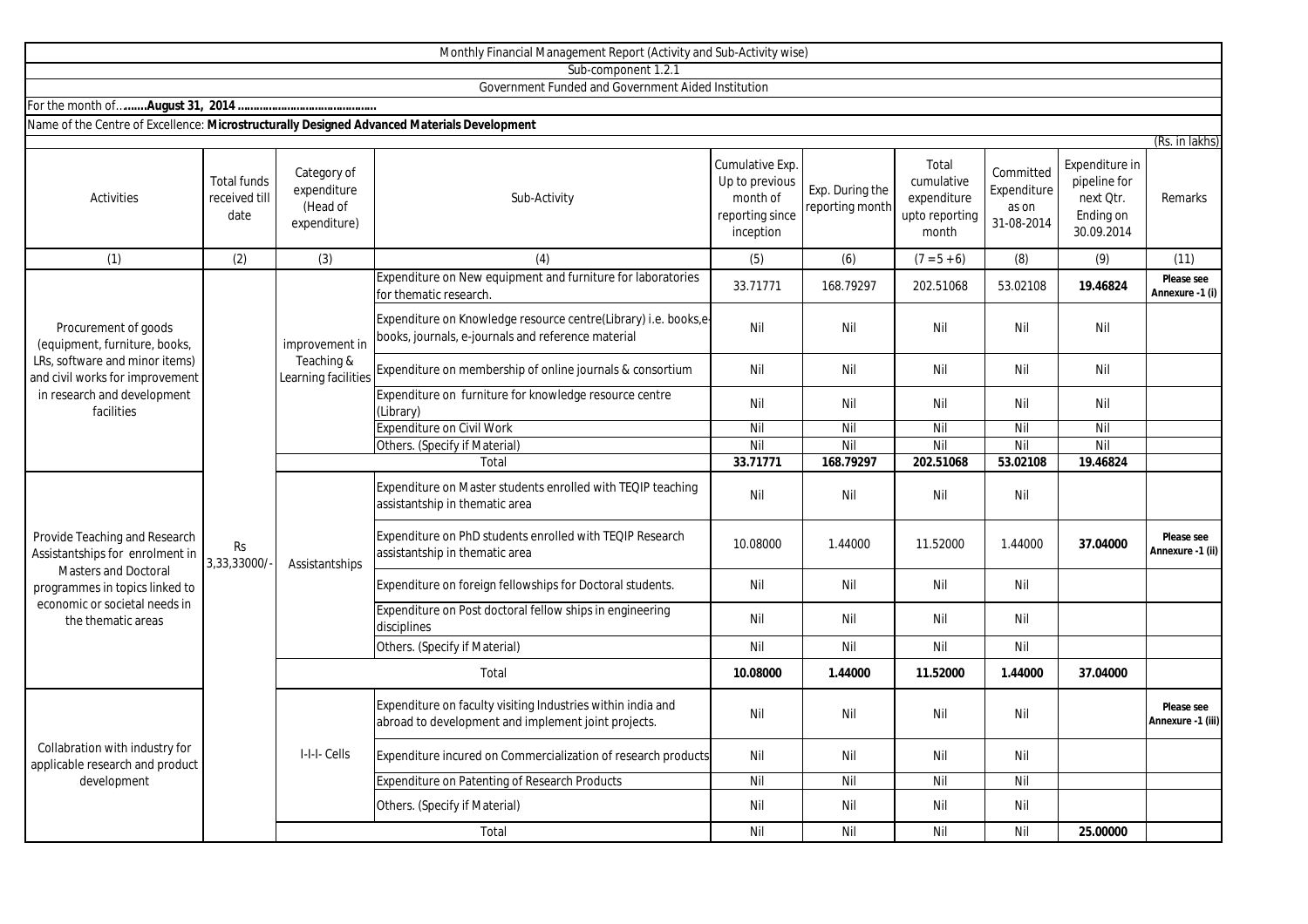| Activities                                                                                                                                                 | <b>Total funds</b><br>received till<br>date | Category of<br>expenditure<br>(Head of<br>expenditure) | Sub-Activity                                                                                                                                   | Cumulative Exp.<br>Up to previous<br>month of<br>reporting since<br>inception | Exp. During the<br>reporting month | Total<br>cumulative<br>expenditure<br>upto reporting<br>month | Committed<br>Expenditure<br>as on<br>31-08-2014 | Expenditure in<br>pipeline for<br>next Qtr.<br>Ending on<br>30.09.2014 | Remarks                        |
|------------------------------------------------------------------------------------------------------------------------------------------------------------|---------------------------------------------|--------------------------------------------------------|------------------------------------------------------------------------------------------------------------------------------------------------|-------------------------------------------------------------------------------|------------------------------------|---------------------------------------------------------------|-------------------------------------------------|------------------------------------------------------------------------|--------------------------------|
| National / International<br>collabration for Research and<br>Development activities with<br>Academic Institutions and<br>$\mathsf{R}$<br>& D organisations |                                             | R&D                                                    | Expenditure on Securing sponsored projects and Consultancy<br>assignments                                                                      | Nil                                                                           | Nil                                | Nil                                                           | Nil                                             |                                                                        |                                |
|                                                                                                                                                            |                                             |                                                        | Expenditure on Publication of research papers in peer reviewed<br>iournals                                                                     | Nil                                                                           | Nil                                | Nil                                                           | Nil                                             |                                                                        |                                |
|                                                                                                                                                            |                                             |                                                        | Expenditure incured on Commercialization of research products                                                                                  | Nil                                                                           | Nil                                | Nil                                                           | Nil                                             |                                                                        |                                |
|                                                                                                                                                            |                                             |                                                        | Expenditure on Patenting of Research Products                                                                                                  | Nil                                                                           | Nil                                | Nil                                                           | Nil                                             |                                                                        |                                |
|                                                                                                                                                            |                                             |                                                        | Expenditure on amount paid to Consultant for participation in<br>Research & Development and for delivering expert lectures                     | Nil                                                                           | Nil                                | Nil                                                           | Nil                                             |                                                                        | Please see<br>Annexure -1 (iv) |
|                                                                                                                                                            |                                             |                                                        | Expenditure on faculty visiting Industries within india and<br>abroad to development and implement joint projects.                             | Nil                                                                           | Nil                                | Nil                                                           | Nil                                             |                                                                        |                                |
|                                                                                                                                                            |                                             |                                                        | Expenditure on characterization of sample of R & D projects                                                                                    | Nil                                                                           | Nil                                | Nil                                                           | Nil                                             |                                                                        |                                |
|                                                                                                                                                            |                                             |                                                        | Expenditure on Presentation of paper in International Seminar,<br>Conference etc. by Doctoral students                                         | 3.21368                                                                       | 0.05090                            | 3.26458                                                       | Nil                                             |                                                                        |                                |
|                                                                                                                                                            |                                             |                                                        | Others. (Specify if Material)                                                                                                                  | Nil                                                                           | Nil                                | Nil                                                           | Nil                                             |                                                                        |                                |
|                                                                                                                                                            |                                             | Total                                                  |                                                                                                                                                | 3.21368                                                                       | 0.05090                            | 3.26458                                                       | <b>Nil</b>                                      | 46.73542                                                               |                                |
| Enhancing research competence<br>of faculty and knowledge sharing<br>in thematic areas, both within<br>India and abroad                                    |                                             | <b>FSD</b>                                             | Expenditure on faculty training for enhancement of Research<br>competence in thematic areas                                                    | 0.78924                                                                       | $\mathbf 0$                        | 0.78924                                                       | Nil                                             |                                                                        | Please see<br>Annexure -1 (v)  |
|                                                                                                                                                            |                                             |                                                        | Expenditure incurred on Participation by faculty in seminars,<br>conferences, workshops and Continuing Education Programes<br>(CEPs) etc.      | Nil                                                                           | Nil                                | Nil                                                           | Nil                                             |                                                                        |                                |
|                                                                                                                                                            |                                             |                                                        | Expenditure on Organizing thematic area training programmes,<br>workshops, seminars, conferences and Continuing Education<br>Programmes (CEPs) | Nil                                                                           | Nil                                | Nil                                                           | Nil                                             |                                                                        |                                |
|                                                                                                                                                            |                                             |                                                        | Expenditure on staff development                                                                                                               | Nil                                                                           | Nil                                | Nil                                                           | Nil                                             |                                                                        |                                |
|                                                                                                                                                            |                                             |                                                        | Expenditure on seed grant to researchers to venture into new<br>directions within the specified theme.                                         | Nil                                                                           | Nil                                | Nil                                                           | Nil                                             |                                                                        |                                |
|                                                                                                                                                            |                                             |                                                        | Others. (Specify if Material)                                                                                                                  | Nil                                                                           | Nil                                | Nil                                                           | Nil                                             |                                                                        |                                |
|                                                                                                                                                            |                                             |                                                        | Total                                                                                                                                          | 0.78924                                                                       | $\mathbf{0}$                       | 0.78924                                                       | <b>Nil</b>                                      | 49.21076                                                               |                                |
| Incremental operating cost                                                                                                                                 |                                             | <b>IOC</b>                                             |                                                                                                                                                | 7.21721                                                                       | 0.26312                            | 7.48033                                                       | 0.19000                                         | 42.32967                                                               | Please see<br>Annexure -1 (vi) |
| <b>GRAND TOTAL</b>                                                                                                                                         |                                             |                                                        | 54.22860                                                                                                                                       | 170.54699                                                                     | 225.56483                          | 54.65108                                                      | 219.78409                                       |                                                                        |                                |